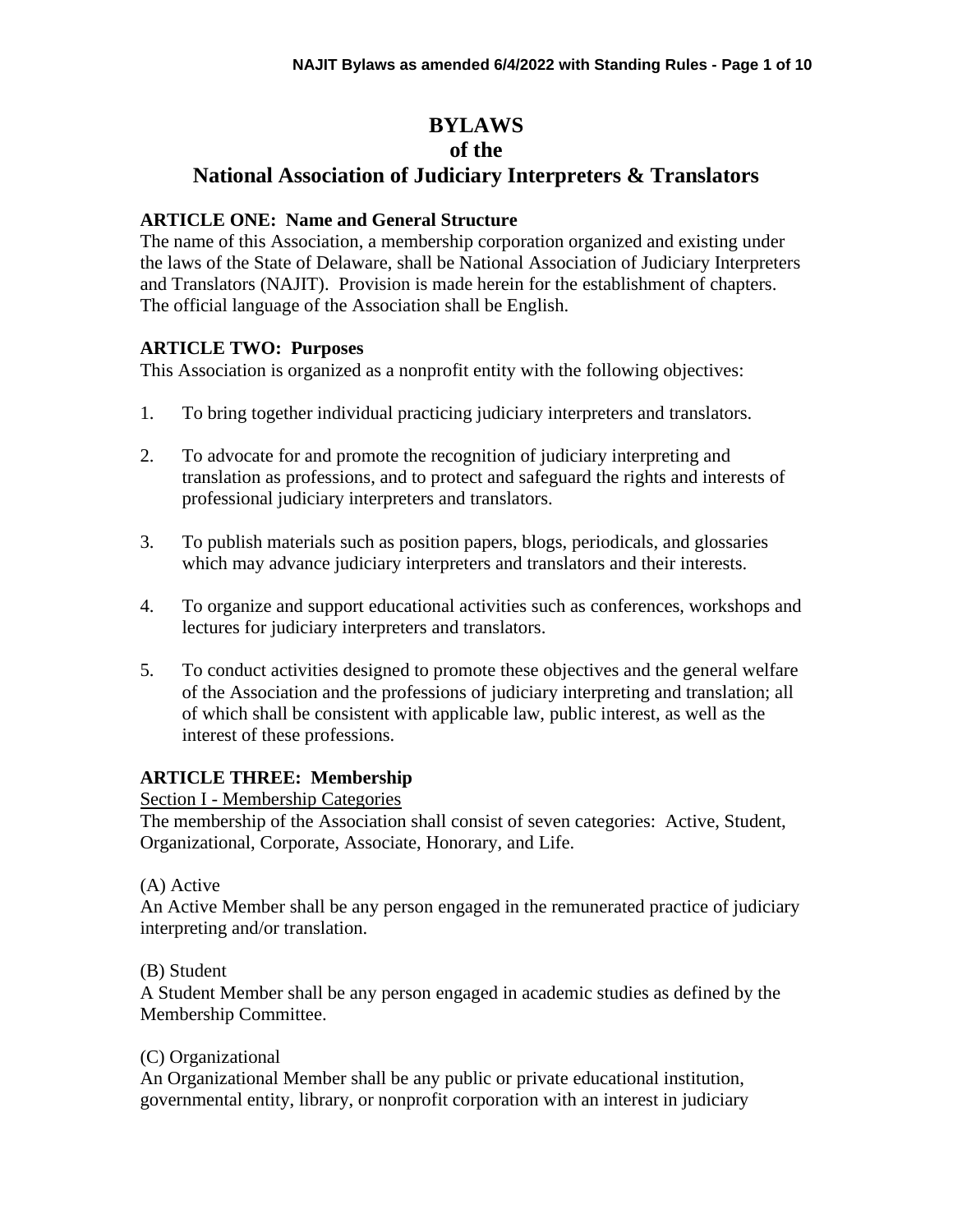interpreting and/or translation. In such cases, membership shall be in the name of the organization, not in the name of its billing contact or any of its associates.

#### (D) Corporate

A Corporate Member shall be any for-profit business entity with an interest in judiciary interpreting and/or translation. In such cases, membership shall be in the name of the corporation, not in the name of its billing contact or any single employee of the corporation.

#### (E) Associate

An Associate Member shall be any person who shares NAJIT's interests.

#### (F) Honorary

Honorary Membership may be bestowed upon distinguished individuals based on their outstanding contributions to the Association. Honorary Membership may be given to anyone outside the interpreting and translating professions. Honorary members will not be required to pay annual membership dues, but will not have voting power.

For a person to be considered for Honorary Membership, a member of the Association in good standing shall submit a letter of nomination signed by at least ten members in good standing to the Board of Directors. The Board will then vote to approve or disapprove the nomination.

#### (G) Life

Life Membership may be bestowed upon distinguished individuals based on their outstanding contributions to the Association. Life Membership may be given to NAJIT members only. Life Members will not be required to pay annual membership dues, but will be allowed to vote.

For a person to be considered for Life Membership, a member of the Association in good standing shall submit a letter of nomination signed by at least ten members in good standing to the Board of Directors. The Board will then vote to approve or disapprove the nomination.

#### Section II - Application

Applications for membership shall be filed**,** along with the current year's annual dues, with the Secretary of the Association or the Secretary's appointee.

#### Section III - Rights

All Active Members in good standing shall have the right to vote and the right to hold office. All members shall have the right to attend any of the Association's regular meetings, use of all its membership facilities, and receive all the Association's regular publications, as part of their membership dues. The rights of Organizational and Corporate Members shall be exercised through persons appointed by the entity holding such membership.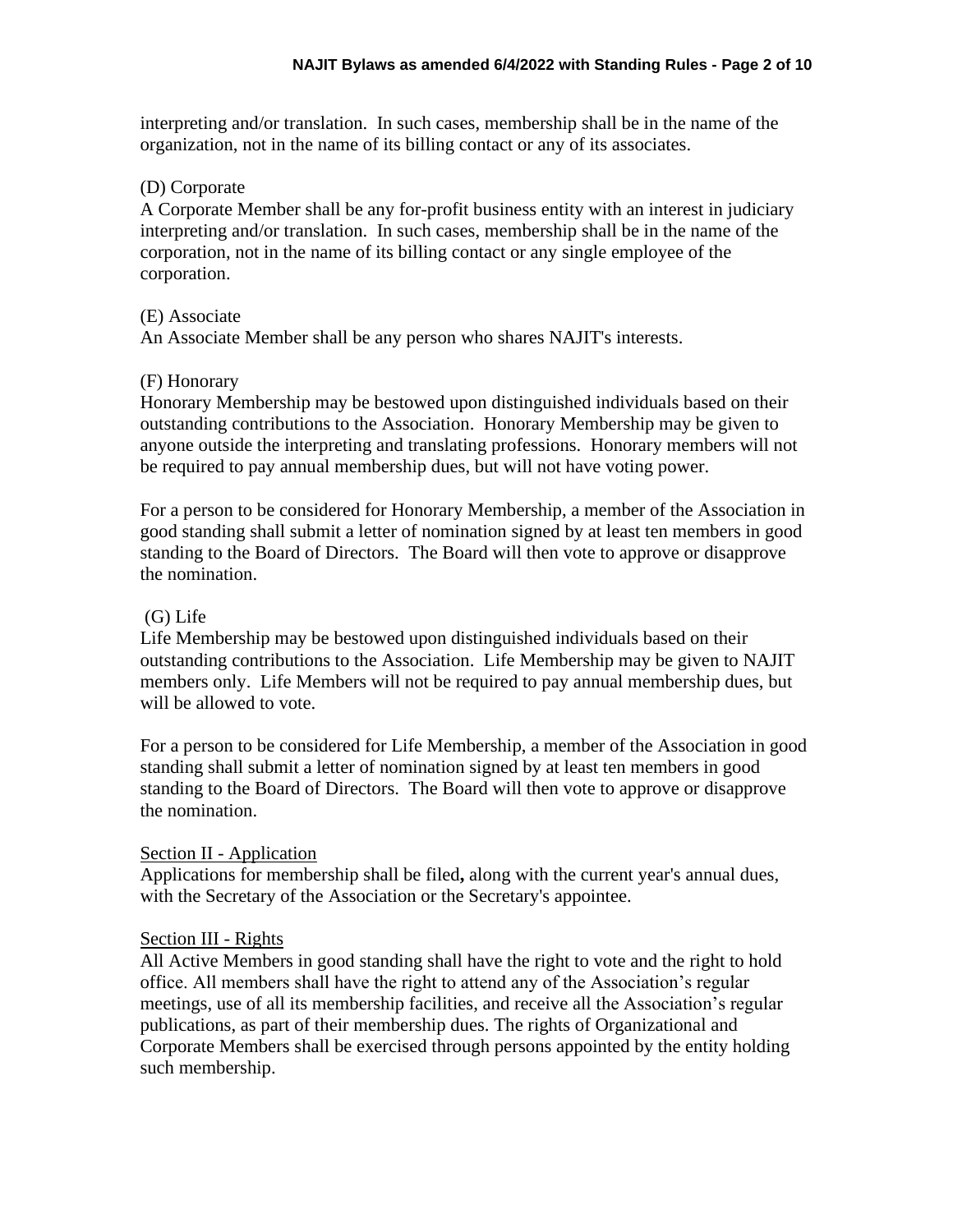#### Section IV - Resignation

Nonpayment of the annual dues for any given year shall be regarded as resignation.

#### **ARTICLE FOUR: Board of Directors**

#### Section I - Number and Terms

The property, affairs, business, and concerns of the Association shall be vested in a Board of Directors consisting of no less than five but no more than nine active members in good standing elected at large, with the requirement that the board shall always consist of an odd number of members. The members of the Board of Directors shall serve two-year terms and be eligible for reelection. The terms of the members of the board shall alternate, with each term designated as starting in either an odd or an even year. No director shall serve more than three (3) terms or six (6) years on the board.

The Chair of the Board of Directors shall serve no more than three (3) years in said capacity.

#### Section II - Eligibility

Any Active Member who attains two years of continuous membership as an Active Member in good standing as of the return date specified on the "Call for Nominations" shall be eligible for nomination to the Board of Directors.

#### Section III – Nominations and Elections

#### (A) Nominations

Nominations for directors shall be submitted to the chairman of the nominating committee at least 105 days before the Annual Meeting. The nominating committee shall prepare a list of nominees at least 60 days before the election.

#### (B) Election

The election shall be conducted electronically utilizing an online voting and election software application approved by the Board of Directors. A member unable to vote online may request a paper ballot.

An Election Committee, appointed by the chair and consisting of no less than three Active Members, shall oversee and coordinate the election process in conjunction with the NAJIT staff.

Candidate information stating position and programs shall be included on the Association's web page and shall be distributed with the voting instructions that shall be sent to each eligible voter at least thirty days prior to the Annual Meeting. Only Active members in good standing and Life members shall be eligible to vote. Voting in the election shall close at midnight before the Annual Meeting.

A plurality vote shall elect, and election results shall be reported by the Election Committee at the Annual Meeting. All materials relative to the conduct of the election and the results as reported by the online voting application shall be retained by NAJIT staff for one year.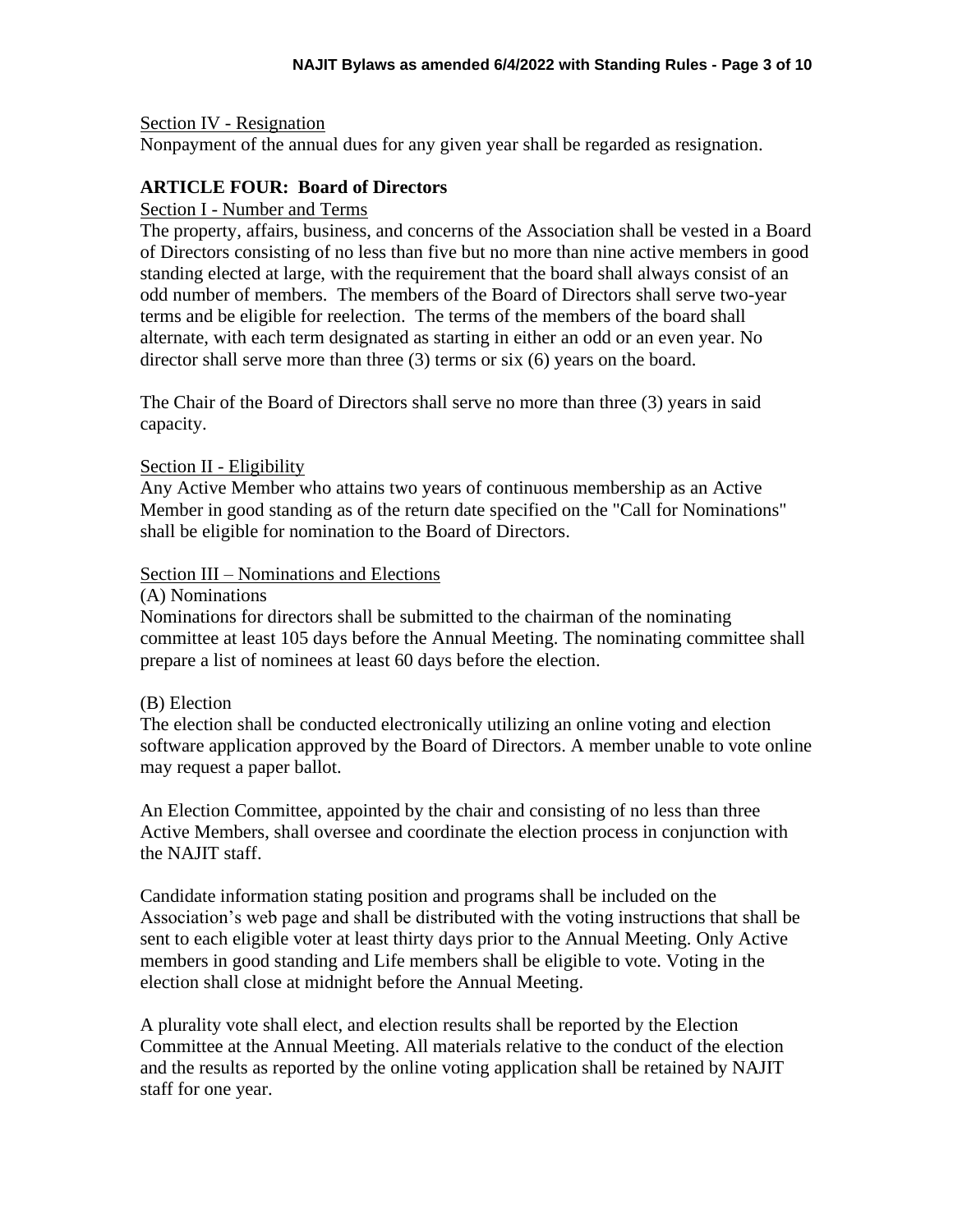#### Section IV - Duties

The Board of Directors shall have the power and authority to manage the Association's property and to regulate and govern its affairs, or to delegate the management of property and affairs to a professional management service for a reasonable fee; to determine policies and changes within the limits of the Certificate of Incorporation and the Bylaws of the Association; to approve applications for membership; and to devise and carry into execution such measures as the membership may direct, and which, in the judgment of the Board, are necessary and desirable, on behalf of the Association or in furtherance of its purposes and objectives.

#### Section V - Officers

#### (A) Chair

The Chair shall be elected by the Board of Directors, from amongst its members and shall be the principal executive officer of the Association and shall in general supervise all of the affairs of the Association and be responsible for the operation of the Association Headquarters. The Chair of the Board shall preside at all meetings of the Association and shall be a member ex-officio of all committees, except the Nomination and Election Committees. The Chair shall execute on behalf of the Association all documents, obligations, contracts, or other instruments which the Board of Directors have authorized to be executed, except in cases where the signing and execution thereof shall be expressly delegated by the Board of Directors, or these Bylaws or by statute to some other officer or agent of the Association. The Chair shall perform such other duties applicable to the office of Chair as prescribed by the parliamentary authority adopted by the Association. The Chair shall be responsible for carrying out the policies and directives adopted or approved by the Board of Directors. In the case of a Chair's absence or inability to perform his or her duties, the Vice-Chair shall perform the duties of the Chair as if he or she had been elected by the Board to perform such duties. These include but are not limited to presiding over meetings of the Association, executing documents on behalf of the Association, and supervising the affairs of the Association.

#### (B) Vice-Chair

The Vice-Chair shall be elected by the Board of Directors from amongst its members and shall perform the duties of the Chair whenever the Chair is unavailable or unable to perform such duties, such as presiding over Board meetings and executing documents on behalf of the Association which the Board of Directors has so authorized. The Vice-Chair and the Chair will further agree to divide the committees on which they will each be exofficio members, with the exception of the Nomination and Election Committees. The Vice-Chair shall perform such other duties delegated by the Chair or otherwise designated by the Board of Directors.

#### (C) Secretary

The Board shall elect a Secretary from amongst its members, who shall record the minutes of all meetings of the Association and the Board of Directors, and make these available to the Board in writing, and to perform such other duties as shall be designated to the Secretary by the membership or the Board of Directors.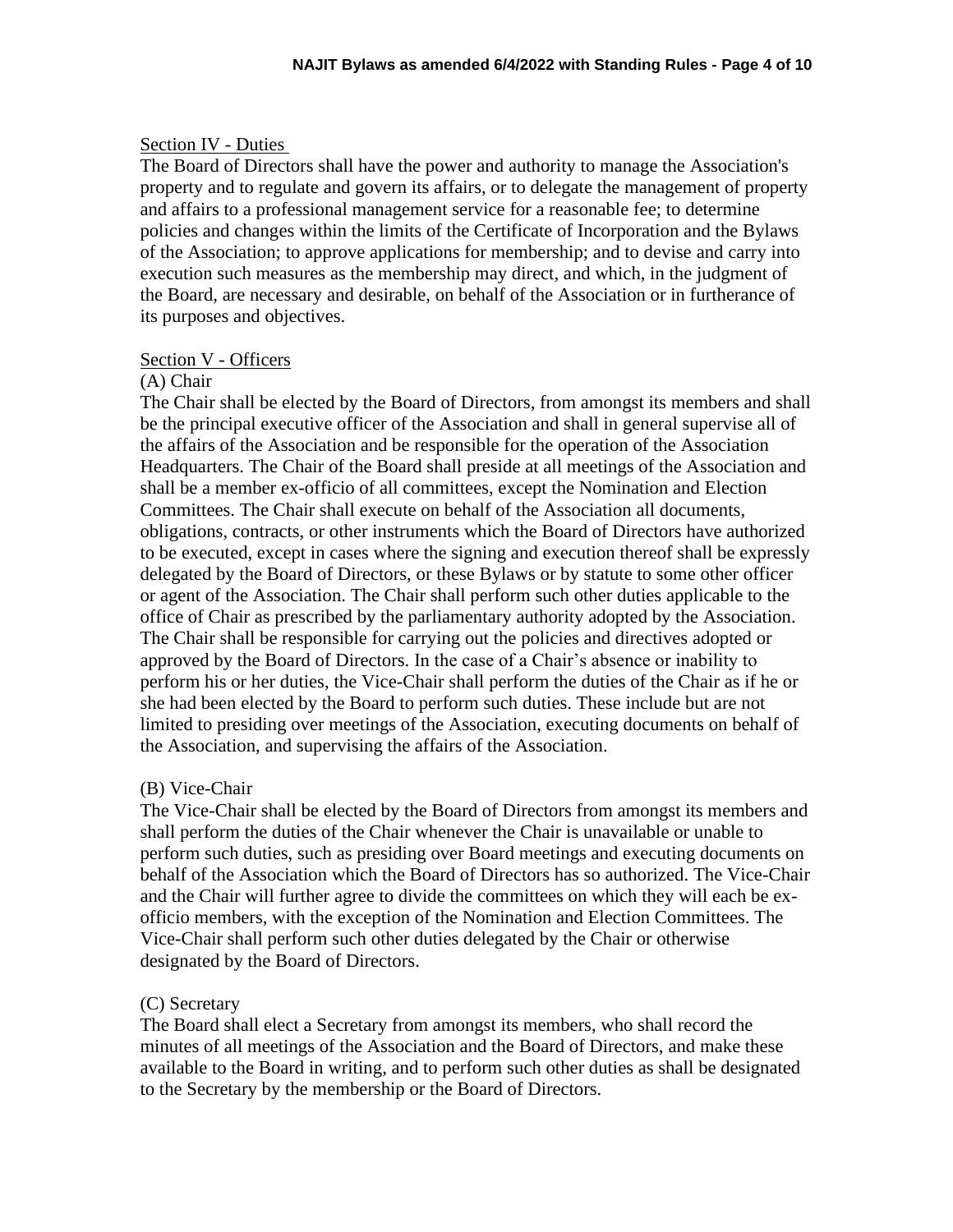#### (D) Treasurer

The Board shall elect a Treasurer from amongst its members, who shall receive and collect all dues, fees, assessments and other moneys; record all moneys received and expended; deposit all the funds of the Association in a bank designated by the Board of Directors; and shall share with the Chair the right to sign all checks. Disbursements of Association funds shall be by check or by electronic means after approval of the majority of the Board. The Treasurer shall, at the Annual Meeting of the Association, or at other times requested by the Board of Directors, make a report of all receipts and disbursements and of the financial condition of the Association. The books and records maintained by the Treasurer shall be delivered for inspection at any time to the Board of Directors and/or the certified public accountant auditing them. The Treasurer, in turn, may delegate these tasks to a professional accounting service, for a reasonable fee.

#### (E) Term of Office and Vacancy

Officers shall take office the day following the announcement of election results and shall serve for a term of one year or until a successor is elected. In case of a vacancy, the Board of Directors shall elect an officer to fill the remainder of the term.

#### Section VI - Meetings

#### (A) Called Meetings

A meeting of the Board of Directors shall be called upon the request of a majority of its members. A meeting may also be called by the Chair. Reasonable notice of date, time, and place of a meeting shall be sent to each Board member. The Board shall meet at least four times each year with a least one being in-person, where possible. A majority of the members of the Board shall constitute a quorum. A proposed act or choice of the Board shall be adopted by a majority vote.

#### (B) Action Without Meeting

Any action required or permitted to be taken at a meeting of the Board of Directors may be taken without a meeting if the action is approved by all members of the board. The action shall be evidenced by one or more consents, written and signed or in electronic form, describing the action taken. Such consent shall have the same force and effect as a unanimous vote. The action taken shall become effective when the last consent is received unless the consent specifies a different effective date. Consents in either form shall be filed with meeting minutes.

#### Section VII - Vacancies

Whenever a vacancy occurs on the Board of Directors by death, resignation or otherwise, the vacancy shall be filled without undue delay by the Board of Directors, and the appointee shall hold office for the remainder of the unexpired term.

#### Section VIII - Removal

Any one or more of the Directors may be removed for cause by a vote of a majority of the Board of Directors of the Association, whose decision shall be ratified in a referendum to that effect by the members of the Association.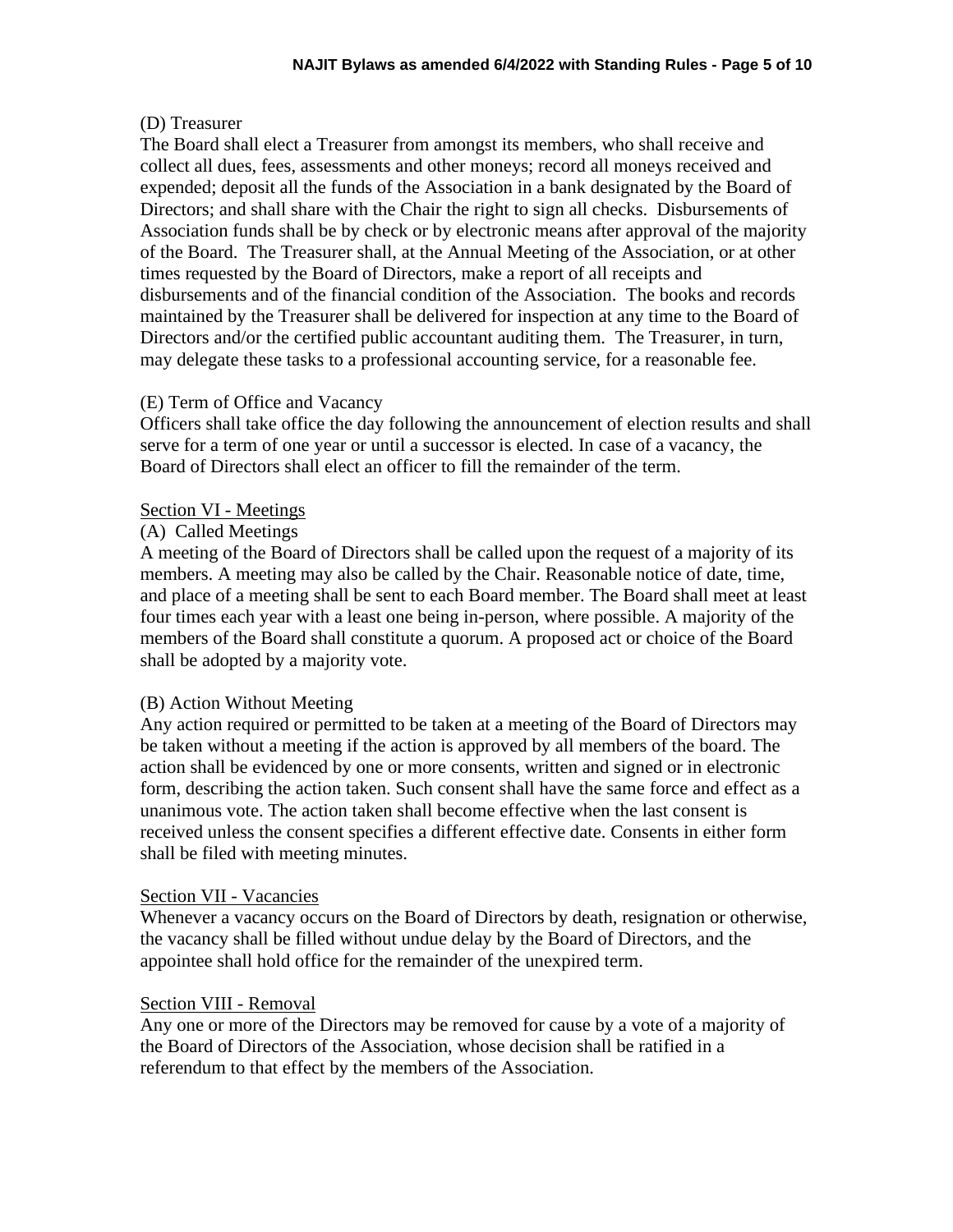Causes for removal may include a director's failure to fulfill the general obligations and responsibilities of the position and/or the specific duties and responsibilities of an office to which he or she has been elected by fellow board members, or dereliction of duty when such failures are repeated on three consecutive instances. Examples of dereliction of duty may include, but are not limited to, failure to attend a duly notified board meeting, failure to respond to board communications requiring an urgent response, failure to take an action required by the board.

### **ARTICLE FIVE: Committees**

#### Section I - Types of Committees

There shall be ad hoc committees and standing committees. The Chairs of both ad hoc and standing committees shall be appointed by the Association's Chair with the agreement of the majority of the Board of Directors. Each committee shall consist of the chair and at least three members selected by the committee chair, subject to the approval of the Board of Directors. Ad hoc committees shall originate with the Board of Directors, to whom they shall report their findings and/or actions and from which they shall derive their purpose and authority.

#### Section II - Standing Committees

The following shall be standing committees of the Association: Advocacy, Bylaws and Governance, Conference, Membership, and Nominations.

#### **ARTICLE SIX: Certification Commission**

The Board of Directors shall appoint a Certification Commission to oversee and direct the Association's certification program. The Commission shall consist of between three and seven members, including a public member. All Commissioners but the public member shall be members of the Association. The Commission shall include at least one member of the NAJIT Board of Directors; however, the majority of Commissioners shall not be members of the NAJIT Board of Directors. The Commission shall have complete autonomy in all decisions pertaining to the standards, policies, procedures and programmatic details of the certification program. The Commission shall refer financial aspects of the certification program to the Board of Directors with its recommendations for action. The Board of Directors shall have final authority over the finances of the certification program.

#### **ARTICLE SEVEN: Dues**

Every member shall pay annual membership dues as established by the Board of Directors, payable in advance. The dues year of the Association, the renewal date for members, and the fiscal year of the Association shall be established by the Board of Directors. Any member whose dues are not paid by the member's renewal date shall be deemed in arrears. Any member in arrears as of 60 days from the member's renewal date shall be suspended from the privileges of membership after previous due notice has been given by mail at the member's last known post office address that such action will be taken.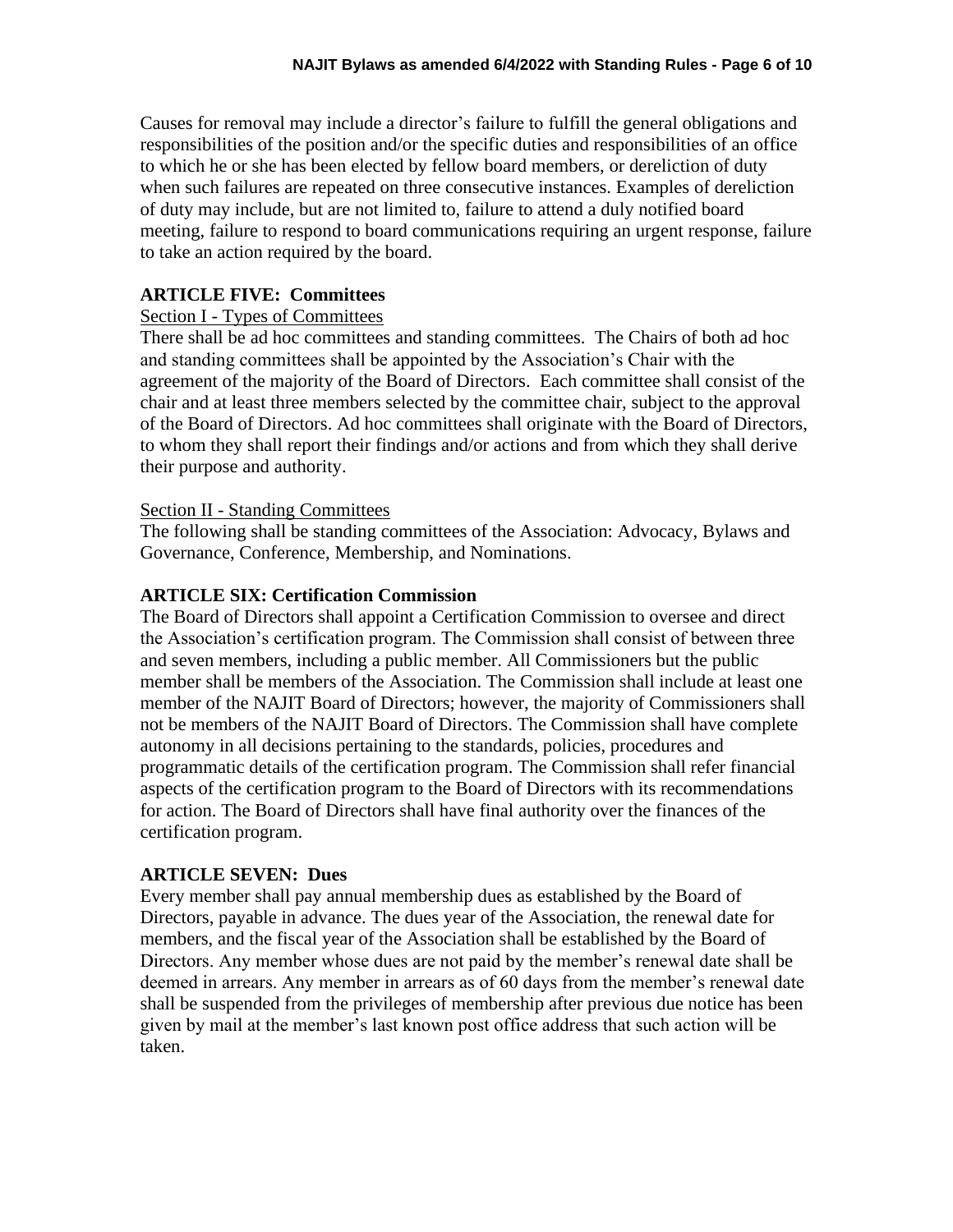Special assessments may be made by a majority vote of the Board of Directors, which shall be ratified by a referendum of the members of the Association.

#### **ARTICLE EIGHT: Annual Meeting**

#### Section I – The Annual Meeting

The Annual Meeting, which shall be held at a time and place determined by the Board of Directors, shall include the presentation of an Annual Report of the Directors and Committees. Notice of the Annual Meeting shall be sent to each member not less than thirty nor more than sixty days before the date appointed for the meeting. The quorum at membership meetings shall consist of 10 percent of, or 100 of, the voting members present in person or by proxy, whichever is the lesser number.

#### Section II - Resolutions

All motions and resolutions should be provided in writing to NAJIT Headquarters at least 60 days before the date of the Annual Meeting. The proposed motions and/or resolutions shall then be referred to the Bylaws and Governance Committee for review and recommendations to the NAJIT Board for presentation to the Annual Meeting. Resolutions or motions not submitted at least 60 days before the date of the Annual Meeting may be brought to the assembly by providing a copy to the Chair of the Annual Meeting in writing by 5 p.m. the day before the Annual Business Meeting; it shall require a two-thirds vote of the voting members present in person or by proxy at the Annual Business Meeting to consider the resolution or motion.

#### **ARTICLE NINE: Chapters**

#### Section I - Establishment

Regional groups may form chapters. Chapters relating to geographic areas actively represented among the members may be established by the Board of Directors, subject to the following conditions:

- (a) The petition for the establishment of such a Chapter must be signed by twenty or more voting members of the Association who reside or work in the geographic area defined in the petition and who shall signify their individual intention to remain members of the Association.
- (b) The application for establishment of a Chapter shall be submitted to the Board of Directors of the Association for approval. The minimum number listed above may be modified by a two-thirds vote of the Board of Directors.

#### Section II - Membership and Bylaws

All members of chapters must be members in good standing of the Association. An eligible member may, but need not**,** affiliate with a local chapter in the member's geographical area upon payment of the required assessments or additional fees involved. The Bylaws of all chapters shall conform to those of the Association in all respects, and shall require the approval of the Board of Directors. Nothing shall prevent a chapter from establishing additional objectives and requirements for membership, provided that such qualifications are not contrary to the stated aims and purposes of the Association.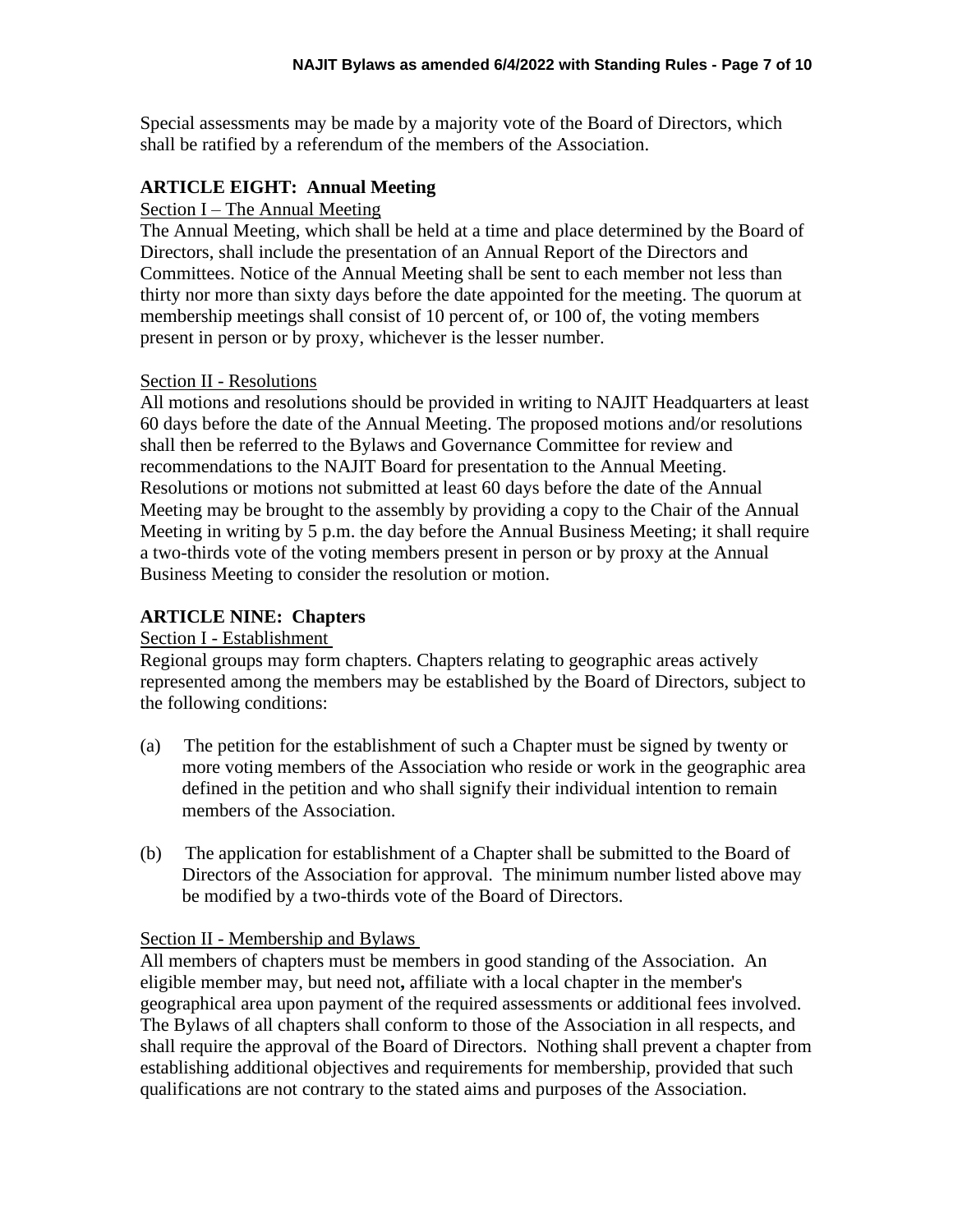#### Section III - Relations with the National Association

Each chapter shall be notified of meetings of the Board of Directors at which matters directly concerning it are on the agenda, and may be requested to send an authorized representative to participate in the discussion thereof. Every chapter shall submit a report of its activities to the Board of Directors twice a year and a financial statement to the Treasurer of the Association annually.

#### Section IV - Operating Funds

A chapter may levy a special assessment on its members only with the approval of the Board of Directors of the Association, and the assent of two-thirds of the members of such chapter.

#### Section V - Dissolution

Dissolution of a chapter when its usefulness has ceased may be authorized by the Board of Directors. When the activities of a chapter are deemed to run counter to the established policies, objectives, or good name of the Association, the Board of Directors may vote to dissolve said chapter, but such dissolution shall not become effective until the vote of the Board of Directors has been approved by the voting membership of the Association by a majority vote of those voting in a referendum.

# **ARTICLE TEN: Amendment of Bylaws**

#### Section I - Notice

These Bylaws may be amended, repealed, altered or added to in whole or in part by a two-thirds vote among the members of the Association present and voting in person or by proxy at any Annual Meeting, provided that the complete text of the proposed change is submitted to each member in writing not less than thirty nor more than fifty days preceding the date of such meeting. Amendment may be proposed by the Board of Directors or thirty (30) members of the Association. Proposals originating by petition shall be submitted in writing to the Board of Directors not less than ninety (90) days preceding the date of the Annual Meeting and shall be presented to the membership with recommendations of the Board.

#### Section II - No Notice

Any amendment for which notice has not been duly given to the members as specified in Section I may be submitted at the Annual Meeting and shall become effective upon receiving a unanimous vote of all those present and voting at that Annual Meeting.

# **ARTICLE ELEVEN: Use of NAJIT Logo**

All voting members of NAJIT shall be entitled to use the NAJIT logo on their business cards and stationery. NAJIT membership cards will be made available to all members, and NAJIT's logo in a form suitable for reproduction will be made available to all voting members.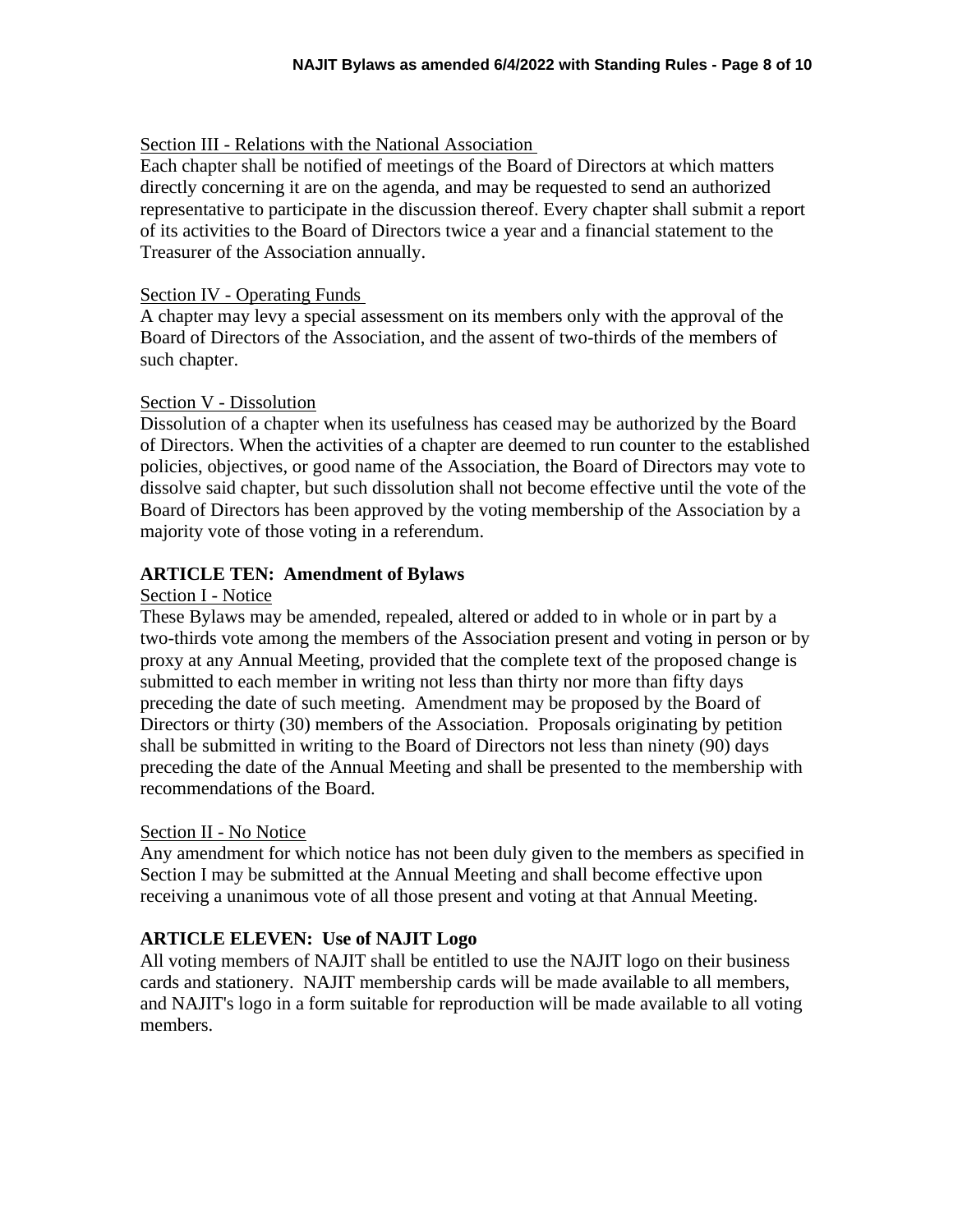Chapters shall be able to adapt the NAJIT logo for their region by adding initials or letters below the logo. Unauthorized use of the NAJIT logo will be taken up by the Board of Directors and could result in suspension.

# **ARTICLE TWELVE: Complaints and Emergencies**

All complaints shall be submitted in writing to the Board of Directors, which shall act accordingly forthwith. In an emergency situation which may directly affect NAJIT members, a Review Board may be created comprised of the Board of Directors and three Active members to take emergency action in any such case.

# **ARTICLE THIRTEEN: Parliamentary Authority**

The rules contained in the current edition of *Robert's Rules of Order Newly Revised* shall govern the Association in all cases to which they are applicable and in which they are not inconsistent with these bylaws and any special rules of order the Association may adopt.

# **ARTICLE FOURTEEN: Electronic Meetings and Communications**

Section I – Meetings

The Association membership, the Board of Directors, all committees, and subcommittees shall be authorized to meet by telephone conference or through other electronic communications media, on a virtual platform so long as all members can simultaneously hear each other and participate during the meeting.

#### Section II - Voting by Ballot

An anonymous vote conducted through a designated internet meeting service or electronic means such as audience response devices or computer software shall be deemed to be a ballot vote, fulfilling any requirement that a vote be by ballot or secret.

# Section III – Communications

Unless a member indicates otherwise, all communication required in these bylaws, including required notices, may be sent electronically.

Amended June 4, 2022